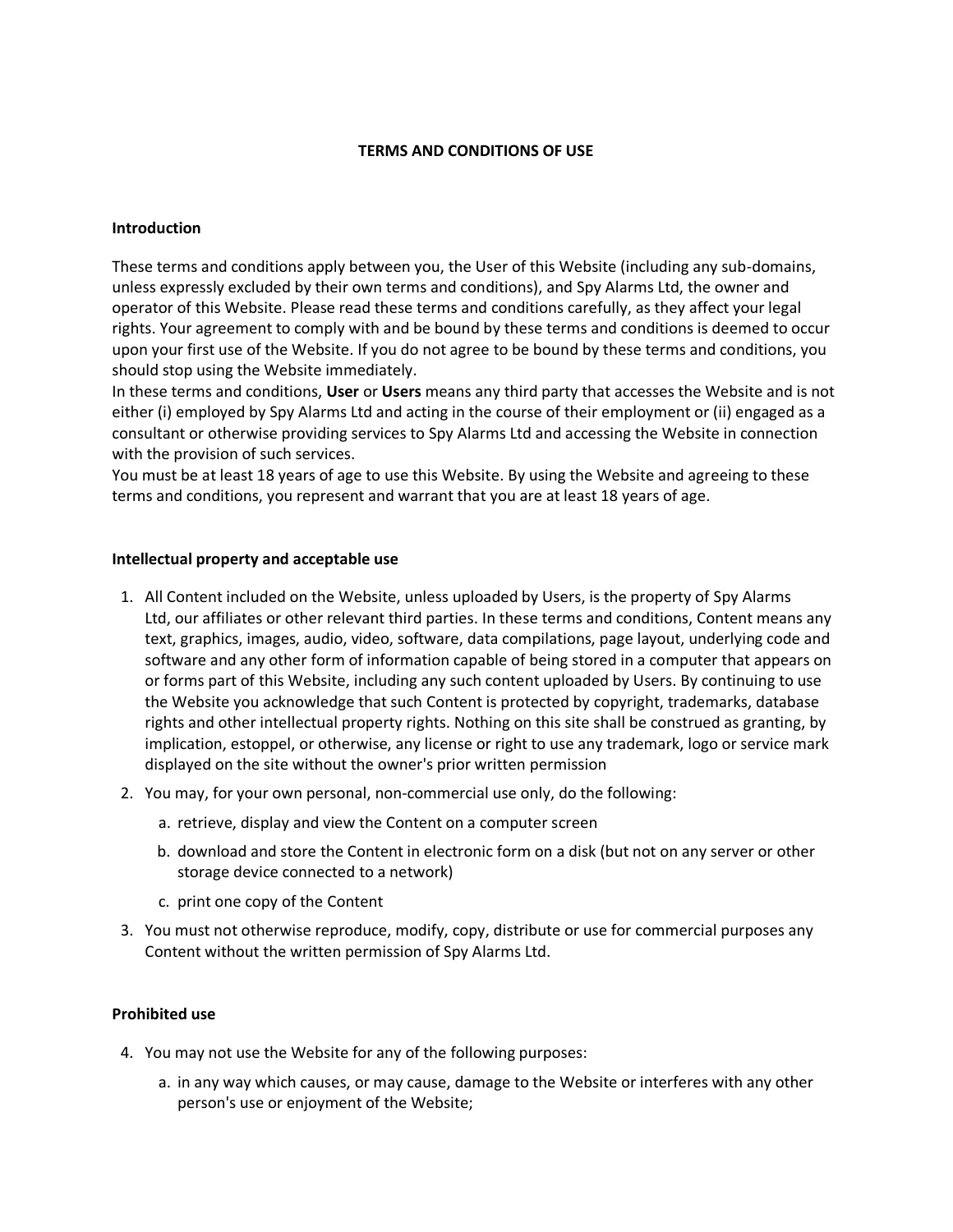- b. in any way which is harmful, unlawful, illegal, abusive, harassing, threatening or otherwise objectionable or in breach of any applicable law, regulation, governmental order;
- c. making, transmitting or storing electronic copies of Content protected by copyright without the permission of the owner.

### **Privacy Policy and Cookies Policy**

5. Use of the Website is also governed by our Privacy Policy and Cookies Policy, which are incorporated into these terms and conditions by this reference. To view the Privacy Policy and Cookies Policy, please click on the following: spyalarms.co.uk/privacy and spyalarms.co.uk/cookies.

#### **Availability of the Website and disclaimers**

- 6. Any online facilities, tools, services or information that Spy Alarms Ltd makes available through the Website (the **Service**) is provided "as is" and on an "as available" basis. We give no warranty that the Service will be free of defects and/or faults. To the maximum extent permitted by the law, we provide no warranties (express or implied) of fitness for a particular purpose, accuracy of information, compatibility and satisfactory quality. Spy Alarms Ltd is under no obligation to update information on the Website.
- 7. Whilst Spy Alarms Ltd uses reasonable endeavours to ensure that the Website is secure and free of errors, viruses and other malware, we give no warranty or guaranty in that regard and all Users take responsibility for their own security, that of their personal details and their computers.
- 8. Spy Alarms Ltd accepts no liability for any disruption or non-availability of the Website.
- 9. Spy Alarms Ltd reserves the right to alter, suspend or discontinue any part (or the whole of) the Website including, but not limited to, any products and/or services available. These terms and conditions shall continue to apply to any modified version of the Website unless it is expressly stated otherwise.

#### **Limitation of liability**

- 10. Nothing in these terms and conditions will: (a) limit or exclude our or your liability for death or personal injury resulting from our or your negligence, as applicable; (b) limit or exclude our or your liability for fraud or fraudulent misrepresentation; or (c) limit or exclude any of our or your liabilities in any way that is not permitted under applicable law.
- 11. We will not be liable to you in respect of any losses arising out of events beyond our reasonable control.
- 12. To the maximum extent permitted by law, Spy Alarms Ltd accepts no liability for any of the following:
	- a. any business losses, such as loss of profits, income, revenue, anticipated savings, business, contracts, goodwill or commercial opportunities;
	- b. loss or corruption of any data, database or software;
	- c. any special, indirect or consequential loss or damage.